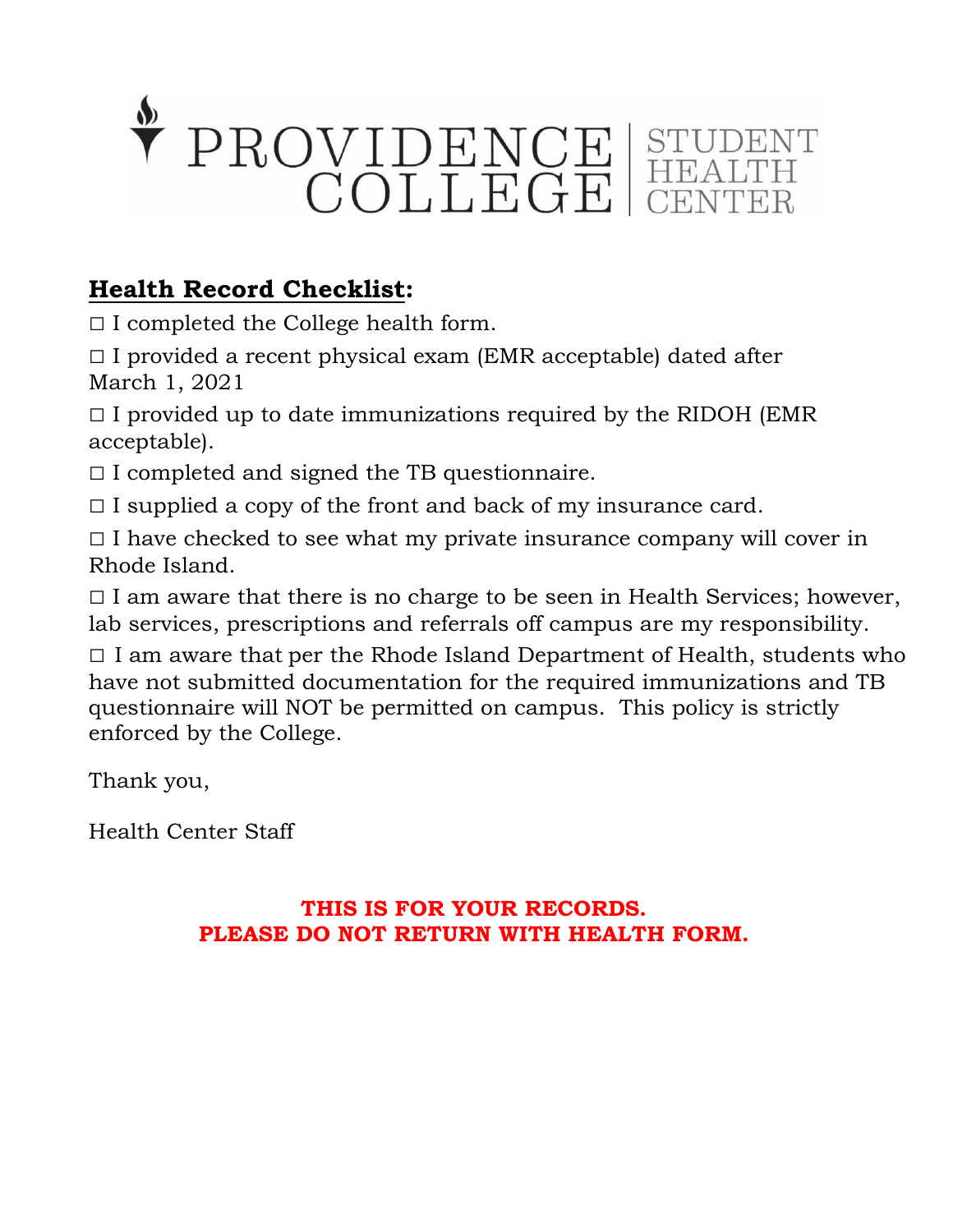

One Cunningham Square Davis Hall Providence, RI 02918-0001 401-865-2422

DUE DATE July 15, 2022

PERSONAL & CONFIDENTIAL PLEASE PRINT OR TYPE

#### **Per the Rhode Island Department of Health, students who have not submitted documentation for the required immunizations and TB questionnaire will NOT be permitted on campus.**

| Name:<br>Last                                                                                                                                                                                                                        | First                                                                                                                                                                                                                                               |                          |                        | MI            |  |
|--------------------------------------------------------------------------------------------------------------------------------------------------------------------------------------------------------------------------------------|-----------------------------------------------------------------------------------------------------------------------------------------------------------------------------------------------------------------------------------------------------|--------------------------|------------------------|---------------|--|
|                                                                                                                                                                                                                                      |                                                                                                                                                                                                                                                     |                          |                        |               |  |
| Home Address: <u>Street Street Street Street Street Street Street Street Street Street Street Street Street Street Street Street Street Street Street Street Street Street Street Street Street Street Street Street Street Stre</u> |                                                                                                                                                                                                                                                     |                          |                        |               |  |
|                                                                                                                                                                                                                                      | City                                                                                                                                                                                                                                                | State                    |                        | Zip           |  |
|                                                                                                                                                                                                                                      |                                                                                                                                                                                                                                                     |                          |                        |               |  |
|                                                                                                                                                                                                                                      |                                                                                                                                                                                                                                                     |                          |                        |               |  |
|                                                                                                                                                                                                                                      |                                                                                                                                                                                                                                                     |                          |                        |               |  |
|                                                                                                                                                                                                                                      | 1. Does your insurance coverage require pre-authorization:<br>2. Does your insurance company cover you in the State of Rhode Island?                                                                                                                | $\Box$ YES<br>$\Box$ YES | $\Box$ NO<br>$\Box$ NO |               |  |
|                                                                                                                                                                                                                                      | Insurance Carrier: <u>Alexander School and Theory and Theory and Theory and Theory and Theory and Theory and Theory and Theory and Theory and Theory and Theory and Theory and Theory and Theory and Theory and Theory and Theor</u>                |                          |                        |               |  |
| Street                                                                                                                                                                                                                               | Address: No. 2016. The Company of the Company of the Company of the Company of the Company of the Company of the Company of the Company of the Company of the Company of the Company of the Company of the Company of the Comp<br>$\overline{City}$ | State                    |                        | Zip           |  |
|                                                                                                                                                                                                                                      |                                                                                                                                                                                                                                                     |                          |                        |               |  |
|                                                                                                                                                                                                                                      |                                                                                                                                                                                                                                                     |                          |                        |               |  |
|                                                                                                                                                                                                                                      | HAVE YOU APPLIED FOR INSURANCE COVERAGE THROUGH UNIVERSITY HEALTH PLANS?                                                                                                                                                                            |                          | $\bigcirc$ yes         | $\bigcirc$ NO |  |
|                                                                                                                                                                                                                                      | If yes, your membership card will be available online for you to print and carry after the start of the 2022-2023 academic year.                                                                                                                    |                          |                        |               |  |

## EMERGENCY CONTACTS

| Name  | Address                                                                                                         |
|-------|-----------------------------------------------------------------------------------------------------------------|
|       |                                                                                                                 |
|       |                                                                                                                 |
| Phone | Relationship to Student                                                                                         |
|       |                                                                                                                 |
|       |                                                                                                                 |
| Name  | Address                                                                                                         |
|       |                                                                                                                 |
|       |                                                                                                                 |
| Phone | Relationship to Student                                                                                         |
|       |                                                                                                                 |
|       | the contract of the contract of the contract of the contract of the contract of the contract of the contract of |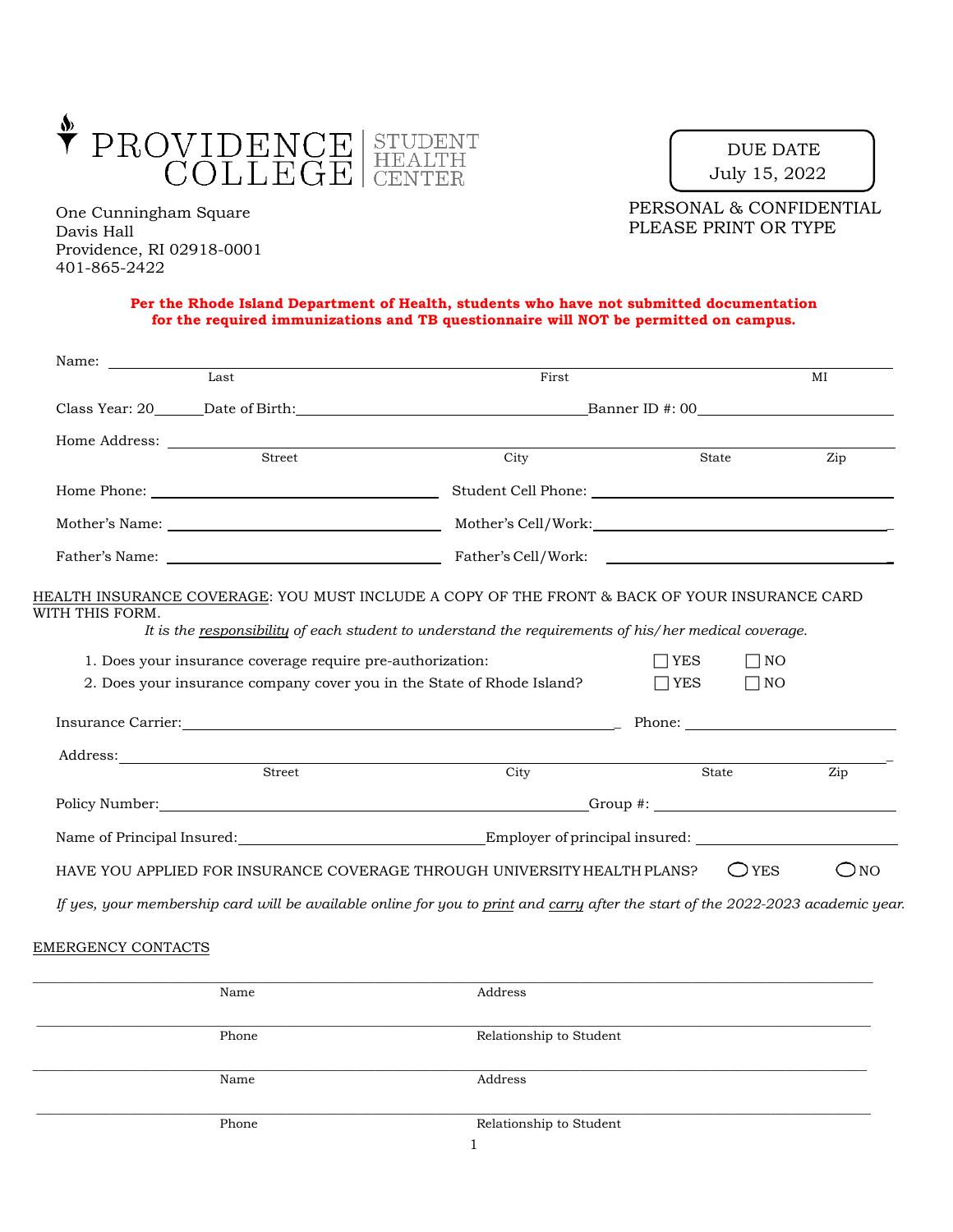## AUTHORIZATION FOR TREATMENT: *(Please read and sign below)*

The Student Health Center shares information on the Health Form with the on-campus Personal Counseling Center on a need-to-know basis.

I hereby authorize the Providence College Student Health Center and Personal Counseling Center to hospitalize and/or provide medical/psychiatric treatment and services as it deems appropriate. This authorization will remain in effect as long as I am a student at Providence College.

| Student Signature:                   | Date <sup>.</sup> |
|--------------------------------------|-------------------|
| (For students under 18 years of age) |                   |
| Signature of Parent or Guardian:     | Date:             |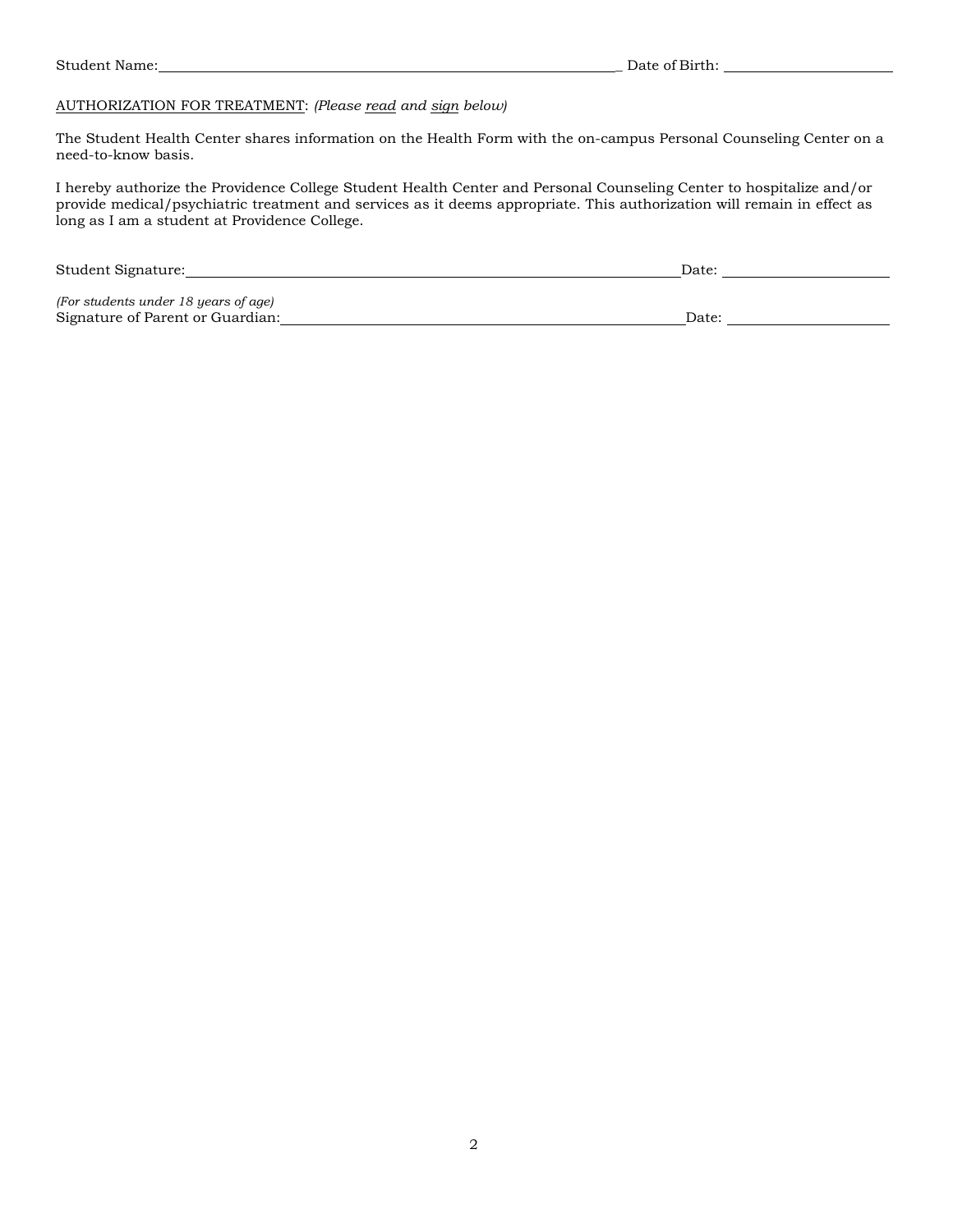|                                                                                                                                                                                                                                | Student Name: Date of Birth:                                                                  |
|--------------------------------------------------------------------------------------------------------------------------------------------------------------------------------------------------------------------------------|-----------------------------------------------------------------------------------------------|
| ALLERGY & MEDICATION INFORMATION (Please list ALL)                                                                                                                                                                             |                                                                                               |
| Do you require the use of an epi-pen? $\bigcirc$ YES $\bigcirc$                                                                                                                                                                | NO.                                                                                           |
|                                                                                                                                                                                                                                | IF YES, YOU MUST HAVE TWO EPI-PENS ON-CAMPUS AND ONE SHOULD BE CARRIED WITH YOU AT ALL TIMES. |
|                                                                                                                                                                                                                                |                                                                                               |
|                                                                                                                                                                                                                                |                                                                                               |
| Are you presently on any medications? $\bigcirc$ YES $\bigcirc$ NO If yes, please list <b>ALL</b> below:                                                                                                                       |                                                                                               |
|                                                                                                                                                                                                                                | $\begin{tabular}{c} \textbf{Dosage:} \end{tabular}$                                           |
| Name: Dosage: Dosage: 2008/07/2012 12:00:00 Dosage: 2008/07/2012 12:00:00 Dosage: 2008/07/2012 12:00:00 Dosage: 2008/07/2012 12:00:00 Dosage: 2008/07/2012 12:00:00 Dosage: 2008/07/2012 12:00:00 Dosage: 2008/07/2012 12:00:0 |                                                                                               |
| Name: Dosage: Dosage:                                                                                                                                                                                                          |                                                                                               |
| Name: Dosage: Dosage:                                                                                                                                                                                                          |                                                                                               |

## FAMILY HISTORY

|                 | AGE | <b>CURRENT HEALTH STATUS</b> | IF DECEASED, AGE | CAUSE |
|-----------------|-----|------------------------------|------------------|-------|
| <b>PARENT</b>   |     |                              |                  |       |
| <b>PARENT</b>   |     |                              |                  |       |
| <b>SIBLINGS</b> |     |                              |                  |       |
|                 |     |                              |                  |       |

*Please answer the following questions relating to your past and present medical history. When in doubt, clarify this history with your family and/or provider.*

## HOSPITALIZATION/SURGERY

| Have you ever been hospitalized or had surgery? $\bigcirc$ YES |  | $\bigcirc$ NO | If yes, please explain below: |
|----------------------------------------------------------------|--|---------------|-------------------------------|
|                                                                |  |               |                               |

| ш<br>1 I A D | $\overline{p}$ $\overline{p}$ $\overline{p}$ $\overline{p}$ $\overline{p}$ $\overline{p}$ $\overline{p}$ $\overline{p}$ $\overline{p}$ $\overline{p}$ $\overline{p}$ $\overline{p}$ $\overline{p}$ $\overline{p}$ $\overline{p}$ $\overline{p}$ $\overline{p}$ $\overline{p}$ $\overline{p}$ $\overline{p}$ $\overline{p}$ $\overline{p}$ $\overline{p}$ $\overline{p}$ $\overline{$<br>$\overline{\mathbf{v}}$<br>. . | $\Lambda$ $T\Lambda$ |
|--------------|------------------------------------------------------------------------------------------------------------------------------------------------------------------------------------------------------------------------------------------------------------------------------------------------------------------------------------------------------------------------------------------------------------------------|----------------------|
|              |                                                                                                                                                                                                                                                                                                                                                                                                                        |                      |
|              |                                                                                                                                                                                                                                                                                                                                                                                                                        |                      |

## PERSONAL HISTORY

| Please check each box:             | <b>YES</b> | N <sub>O</sub> |                           | YES | NO <sub>1</sub> |                                 | <b>YES</b> | N <sub>O</sub> |
|------------------------------------|------------|----------------|---------------------------|-----|-----------------|---------------------------------|------------|----------------|
| ADD/ADHD                           |            |                |                           |     |                 |                                 |            |                |
| Anemia                             |            |                | Fainting (frequent)       |     |                 | Neurological Disease            |            |                |
| Anxiety                            |            |                | <b>Fractured Bones</b>    |     |                 | Pneumonia                       |            |                |
| Arthritis                          |            |                | Gastrointestinal Disorder |     |                 | Rheumatic Fever                 |            |                |
| Asthma                             |            |                | Gyn Exam                  |     |                 | Seizure Disorder (Epilepsy)     |            |                |
| <b>Back Problems</b>               |            |                | Head Injury               |     |                 | Skin Disease                    |            |                |
| <b>Blood Disease</b>               |            |                | Headaches (frequent)      |     |                 | Substance Misuse                |            |                |
| Colitis                            |            |                | <b>Hearing Loss</b>       |     |                 | Thyroid Disease                 |            |                |
| Counseling                         |            |                | Heart Disease/Murmur      |     |                 | Tropical Disease/Parasites      |            |                |
| Crohn's Disease                    |            |                | Hernia                    |     |                 | Tuberculosis                    |            |                |
| Deformities of<br>Bones/Joints     |            |                | High Blood Pressure       |     |                 | Ulcer Disease                   |            |                |
| Dental                             |            |                | Jaundice                  |     |                 | <b>Urinary Tract Infections</b> |            |                |
| Depression                         |            |                | Kidney Disease            |     |                 | Viral Hepatitis                 |            |                |
| <b>Diabetes</b>                    |            |                | Liver Disease             |     |                 | Visual Impairment               |            |                |
| Ear Infections (recurrent)         |            |                | Lung Disease              |     |                 | Weight Loss or Gain             |            |                |
| <b>Eating Disorders</b>            |            |                | Lyme Disease              |     |                 | Other                           |            |                |
| Endocrine Disease                  |            |                | Mononucleosis<br>Date:    |     |                 |                                 |            |                |
| Eye, Ear, Nose, Throat<br>Disorder |            |                | Muscular Disease          |     |                 |                                 |            |                |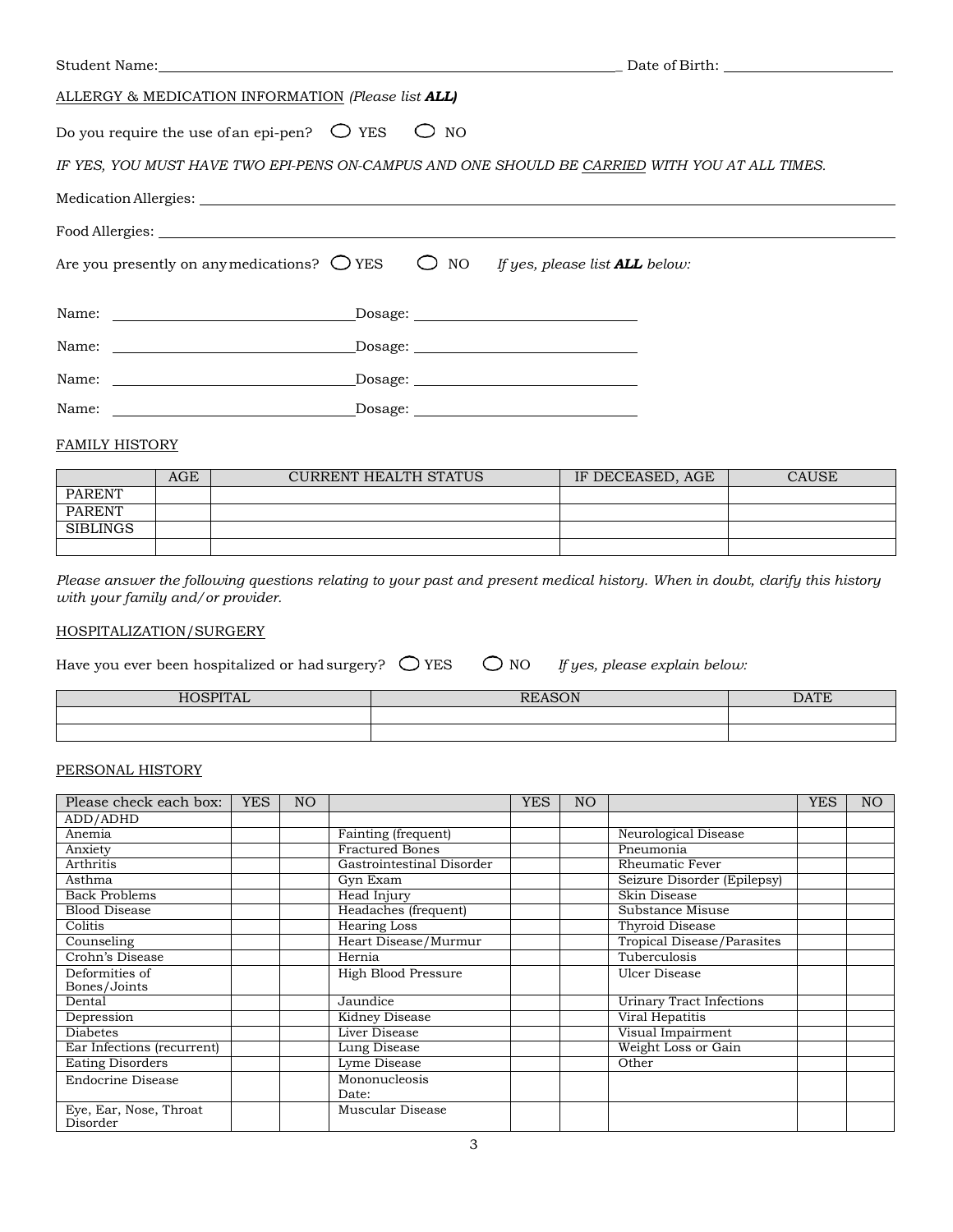IMMUNIZATION RECORD Please supply EMR vaccination or have your at home provider fill out and sign below.

## **REQUIRED IMMUNIZATIONS**

| <b>Hepatitis B</b>                   | Date of Dose #1:                      | Date of Dose # 2:            | Date of Dose #3:                  |
|--------------------------------------|---------------------------------------|------------------------------|-----------------------------------|
| 3 doses required                     |                                       |                              |                                   |
|                                      |                                       |                              |                                   |
| or Hepatitis B Titer                 | $\Box$ pos $\Box$ neg - attach report |                              |                                   |
|                                      | Date:                                 |                              |                                   |
| <b>MMR (Measles, Mumps, Rubella)</b> | Date of Dose #1:                      | Date of Dose #2:             |                                   |
| 2 doses required or individual       | Given at 12 months after              | Given at least 1 month after |                                   |
| vaccines as listed below             | birth or later                        | first dose                   |                                   |
| <b>Measles (Rubeola)</b>             | Date of Dose #1:                      | Date of Dose #2:             | or Record of Titer -attach report |
| Students born prior to 1957 are      |                                       |                              | $\Box$ pos $\Box$ neg Date:       |
| required to have at least one dose   |                                       |                              |                                   |
| <b>Mumps</b>                         | Date of Dose #1:                      | Date of Dose #2:             | or Record of Titer-attach report  |
| Required for all students            | Immunized with live                   | Given at least 1 month after | $\Box$ pos $\Box$ neg Date:       |
| regardless of age                    | vaccine at 12 months after            | the first dose               |                                   |
| <b>Rubella (German Measles)</b>      | Date of Dose #1:                      | Date of Dose #2:             | or Record of Titer – attach       |
| Required for all students            | Immunized with live                   | Given at least 1 month after | report                            |
| regardless of age                    | vaccine at 12 months after            | the first dose               | $\Box$ neg Date:<br>$\Box$ pos    |
| Meningococcal                        | $\Box$ Menactra                       | Date of Dose #1              | Date of Booster Dose:             |
| Vaccine                              | $\Box$ Menomune                       |                              | Required if dose 1 was            |
| $(A, C, Y, W-135)$                   | $\Box$ Menyeo                         |                              | given before 16 years old         |
| Required if under 22 years old       | $\Box$ Other:                         |                              |                                   |
| Tdap (Tetanus-                       | Date of Dose:                         |                              |                                   |
| Diphtheria-Pertussis)                |                                       |                              |                                   |
| Must be within the past 10 years     |                                       |                              |                                   |
| Varicella (Chicken Pox)              | Date of Dose #1:                      | or History of Disease        | or Record of Titer - attach       |
| History of disease or 2 doses        |                                       |                              | report                            |
| required or positive titer           | Date of Dose $#2$ :                   | Date:                        | $\Box$ neg Date:<br>$\Box$ pos    |

#### **OTHER IMMUNIZATIONS**

| <b>Hepatitis A</b>                                                    | Date of Dose #1: | Date of Dose #2:                 |                  |
|-----------------------------------------------------------------------|------------------|----------------------------------|------------------|
| <b>HPV</b><br>(indicate HPV-4 or HPV-9)                               | Date of Dose #1: | Date of Dose #2:                 | Date of Dose #3: |
| <b>Meningococcal B</b><br>Vaccine (Trumenba or<br>Bexsero)            | Date of Dose #1: | Date of Dose #2:                 | Date of Dose #3: |
| <b>Polio</b> (most recent booster)                                    | Date:            |                                  |                  |
| <b>Rabies</b>                                                         | Date of Dose #1: | Date of Dose #2:                 | Date of Dose #3: |
| Typhoid                                                               | Date:            | $\Box$ Oral<br>$\Box$ Injectable |                  |
| <b>Other</b> (Flu, Pneumovax, Yellow<br>Fever, Japanese Encephalitis) |                  |                                  |                  |

Provider Name (*please print*):

Provider Signature (*required*):

Address:

Phone: Fax:

Street City State Zip

4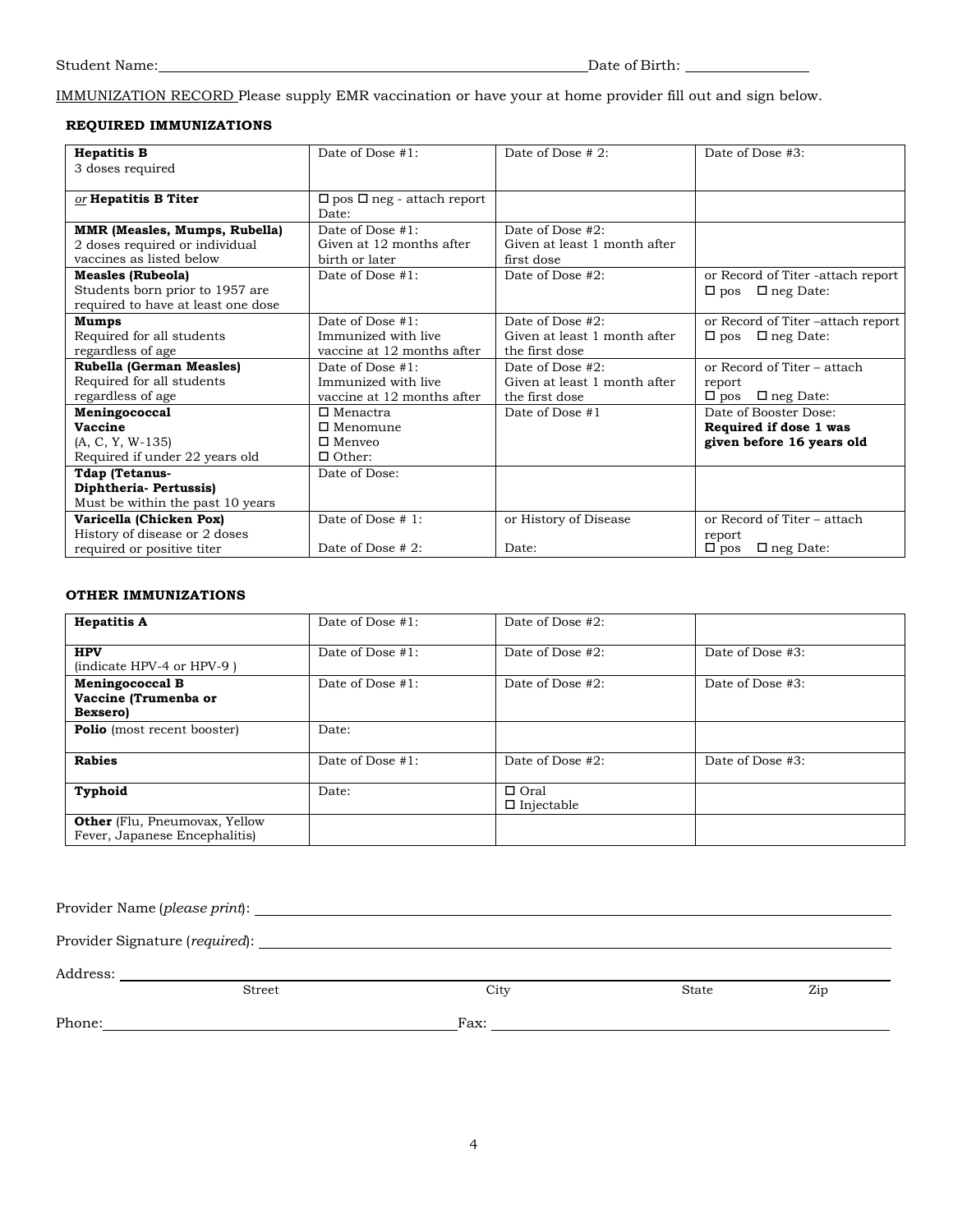FOR YOUR PROVIDER: *Please review patient's personal history (pg. 3) and TB screening (pg. 6) before completing physical exam. Please date and sign below or supply EMR.*

| VISION:                                                                                                                                                                                                                                                            |                                       | <b>DISTANCE</b>      |                 | $R$ and $\overline{R}$ and $\overline{R}$ and $\overline{R}$ and $\overline{R}$ and $\overline{R}$ and $\overline{R}$ and $\overline{R}$ and $\overline{R}$ and $\overline{R}$ and $\overline{R}$ and $\overline{R}$ and $\overline{R}$ and $\overline{R}$ and $\overline{R}$ and $\overline{R}$ and $\overline{R}$ and $\overline{$<br>$L_{\perp}$ |               | BOTH            |                                                                                                              |
|--------------------------------------------------------------------------------------------------------------------------------------------------------------------------------------------------------------------------------------------------------------------|---------------------------------------|----------------------|-----------------|-----------------------------------------------------------------------------------------------------------------------------------------------------------------------------------------------------------------------------------------------------------------------------------------------------------------------------------------------------|---------------|-----------------|--------------------------------------------------------------------------------------------------------------|
|                                                                                                                                                                                                                                                                    |                                       | CORRECTED $\bigcirc$ |                 | NOT CORRECTED                                                                                                                                                                                                                                                                                                                                       |               |                 |                                                                                                              |
|                                                                                                                                                                                                                                                                    |                                       | <b>GLASSES</b>       |                 |                                                                                                                                                                                                                                                                                                                                                     |               |                 |                                                                                                              |
|                                                                                                                                                                                                                                                                    |                                       |                      |                 |                                                                                                                                                                                                                                                                                                                                                     |               |                 |                                                                                                              |
|                                                                                                                                                                                                                                                                    |                                       | CONTACTS             |                 |                                                                                                                                                                                                                                                                                                                                                     |               |                 |                                                                                                              |
|                                                                                                                                                                                                                                                                    | <b>HEENT</b>                          | <b>NORMAL</b>        | <b>ABNORMAL</b> | <b>BACK</b>                                                                                                                                                                                                                                                                                                                                         | <b>NORMAL</b> | <b>ABNORMAL</b> |                                                                                                              |
|                                                                                                                                                                                                                                                                    | <b>NODES</b>                          |                      |                 | MS                                                                                                                                                                                                                                                                                                                                                  |               |                 |                                                                                                              |
|                                                                                                                                                                                                                                                                    | $\overline{\text{CV}}$<br><b>RESP</b> |                      |                 | <b>NEURO</b><br><b>SKIN</b>                                                                                                                                                                                                                                                                                                                         |               |                 |                                                                                                              |
|                                                                                                                                                                                                                                                                    | <b>ABD</b>                            |                      |                 | GU/GYN                                                                                                                                                                                                                                                                                                                                              |               |                 |                                                                                                              |
|                                                                                                                                                                                                                                                                    |                                       |                      |                 |                                                                                                                                                                                                                                                                                                                                                     |               |                 |                                                                                                              |
| SUMMARY OF EXAMINING PROVIDER<br>Is this student receiving or does he/she require continuing medical care, therapy or observation?<br>On the basis of the foregoing Medical History and Physical Examination, should restrictions be imposed on physical activity? |                                       |                      |                 |                                                                                                                                                                                                                                                                                                                                                     |               |                 |                                                                                                              |
|                                                                                                                                                                                                                                                                    |                                       |                      |                 |                                                                                                                                                                                                                                                                                                                                                     |               |                 | YES $\bigcirc$ NO $\bigcirc$ If yes, please explain:<br>YES $\bigcirc$ NO $\bigcirc$ If yes, please explain: |
| From the standpoint of physical and mental health, do you have any reservations about the advisability of this individual's plans<br>for his/her college years?                                                                                                    |                                       |                      |                 |                                                                                                                                                                                                                                                                                                                                                     |               |                 |                                                                                                              |
|                                                                                                                                                                                                                                                                    |                                       |                      |                 |                                                                                                                                                                                                                                                                                                                                                     |               |                 | YES $\bigcirc$ NO $\bigcirc$ If yes, please explain:                                                         |
|                                                                                                                                                                                                                                                                    |                                       |                      |                 |                                                                                                                                                                                                                                                                                                                                                     |               |                 |                                                                                                              |
|                                                                                                                                                                                                                                                                    | Street                                |                      |                 | City                                                                                                                                                                                                                                                                                                                                                |               | State           | Zip                                                                                                          |
| Phone: 2008                                                                                                                                                                                                                                                        |                                       |                      |                 |                                                                                                                                                                                                                                                                                                                                                     |               |                 |                                                                                                              |